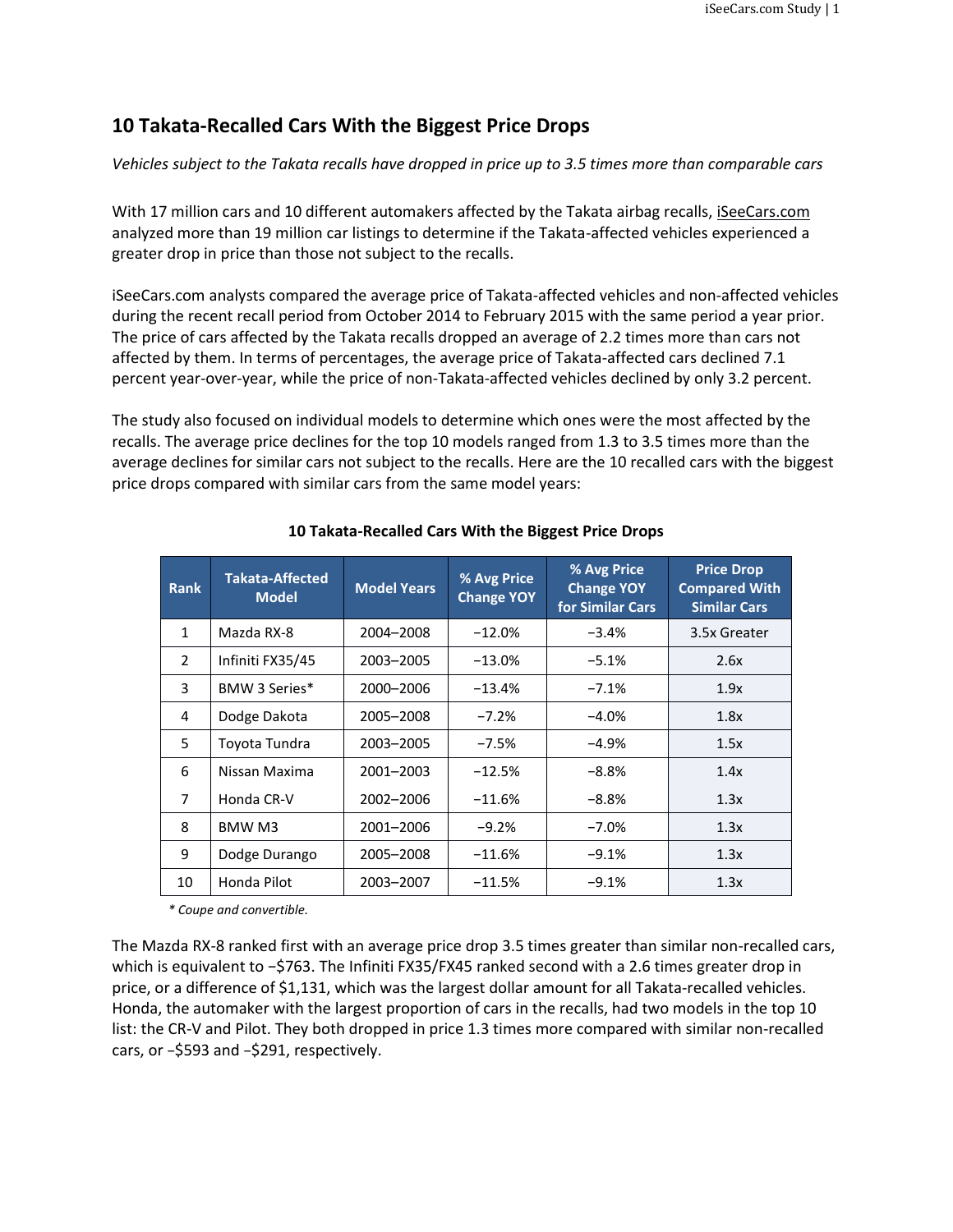"It seems like the dramatic risk of injury associated with these defective airbags may have led to a decrease in perceived value. Since most consumers trade in their cars rather than sell them privately, it means they're getting hit even harder on their trade-in values," said iSeeCars.com CEO Phong Ly.

"While these substantial price drops could be a boon for shoppers, car buyers still need to use caution," said Ly. The National Highway Traffic Safety Administration says that, on average, 25 percent of all recalled cars go unrepaired because the owners may not be aware of the recall or can't find the time to bring the cars in for the repair. There is currently no law that requires private party sellers or used car dealers to complete all recall repairs before selling a car.



### **Price Drops: Top 10 Takata-Affected Cars Compared With Similar Cars**

"Even if they're aware of the recall, people selling cars affected by the Takata recalls may not have had the repairs done simply because replacement parts are not readily available for all cars," said Ly. "Consumers who buy cars with incomplete recall repairs should remember that there's a serious risk of injury and even death if the airbag deploys. They should immediately contact a local dealer to get the car repaired and ask what they should do in the meantime if they have to wait for any parts."

Although the prices of cars affected by the Takata recalls have been negatively affected, sellers don't necessarily have to lower the price to attract potential buyers. "If you must sell the car right now, try to get the car repaired first and let buyers know the recall repair is done," said Ly. "This will give you peace of mind that you're selling a car that's safe, and it should also give buyers enough peace of mind that they're willing to pay closer to what the car would be worth if it hadn't been affected by the recall."

iSeeCars.com encourages all consumers who are buying a used car to get the vehicle identification number from the seller before finalizing a sale and use it to search the Recall Database on SaferCar.gov to check if the car has any outstanding recalls.